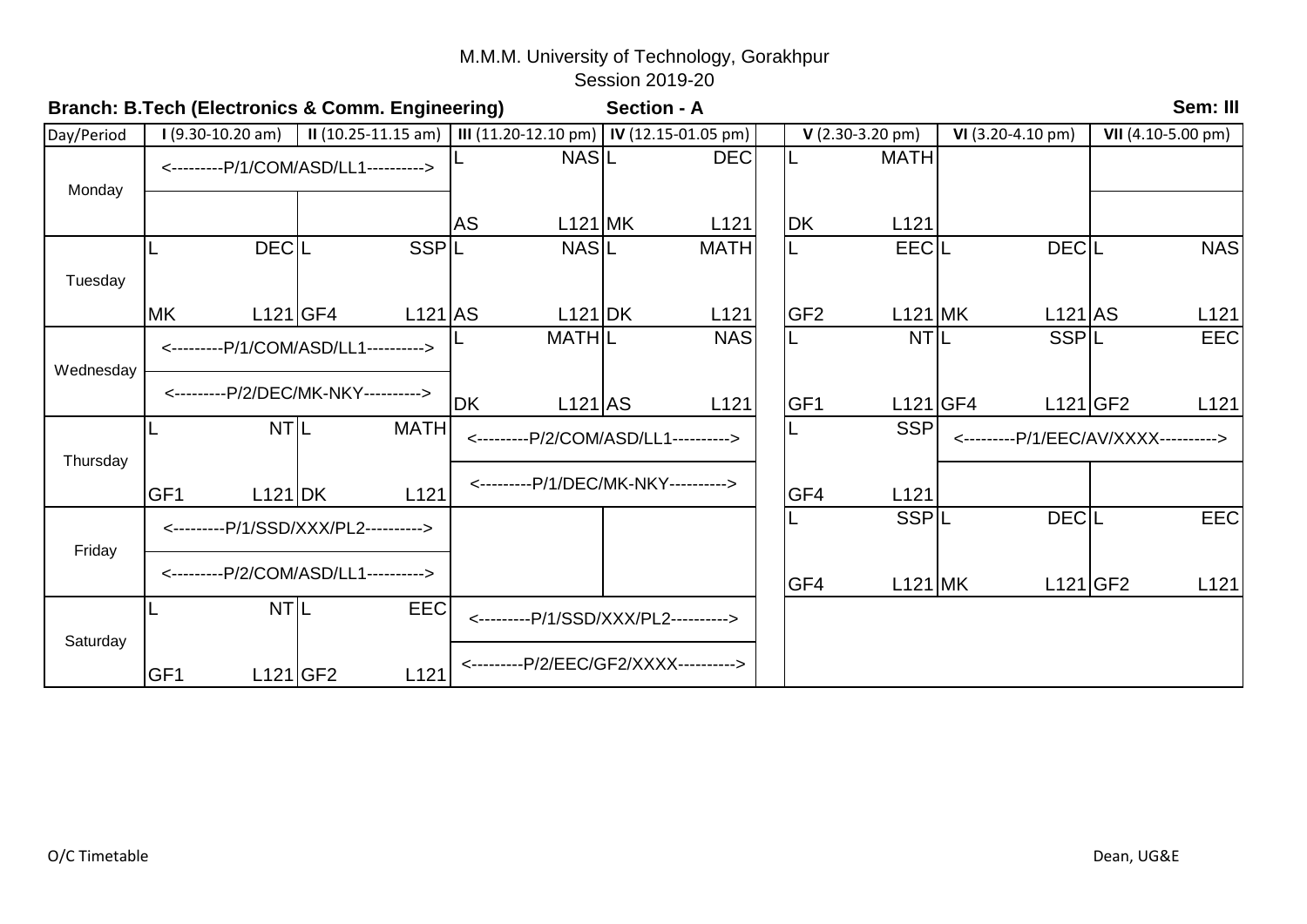|            |                                      |               | Branch: B.Tech (Electronics & Comm. Engineering) |              |                                      | <b>Section - B</b>                   |                  |                 |                 |            |                                      | Sem: III   |
|------------|--------------------------------------|---------------|--------------------------------------------------|--------------|--------------------------------------|--------------------------------------|------------------|-----------------|-----------------|------------|--------------------------------------|------------|
| Day/Period |                                      |               | $\mathbf{H}$                                     |              | III                                  |                                      | IV               |                 | $\vee$          |            | VI                                   | VII        |
|            |                                      | <b>NAS</b>    |                                                  |              |                                      | <---------P/1/COM/ASC/LL1----------> |                  |                 | <b>MATHL</b>    |            | EECL                                 | <b>SSP</b> |
| Monday     |                                      |               |                                                  |              |                                      |                                      |                  |                 |                 |            |                                      |            |
|            | <b>DPK</b>                           | L121          |                                                  |              |                                      |                                      |                  | <b>VM</b>       | L122 GF4        |            | L122 GF4                             | L122       |
| Tuesday    | <---------P/2/EEC/GF4/XXX----------> |               |                                                  |              | <b>MATHIL</b>                        |                                      | <b>NT</b>        |                 | NT <sub>L</sub> |            | <b>SSPIL</b>                         | <b>EEC</b> |
|            |                                      |               | P1/DEC/BK-SP                                     | VM           | L122 GF3                             |                                      | L122             | GF <sub>1</sub> | L122 GF4        |            | $L122$ GF4                           | L122       |
| Wednesday  |                                      | <b>SSPIL</b>  |                                                  | <b>DECIL</b> | <b>NASIL</b>                         |                                      | <b>NT</b>        |                 |                 |            | <---------P/1/EEC/GF4/XXX----------> |            |
|            | GF4                                  | $L121$ BK     |                                                  | $L121$ DPK   | L122 GF3                             |                                      | L <sub>122</sub> |                 |                 |            | <---------P/2/COM/ASC/LL1----------> |            |
| Thursday   |                                      | <b>DECIL</b>  | <b>DEC</b>                                       |              | <---------P/1/SSD/XXX/PL2----------> |                                      |                  |                 | <b>EECIL</b>    |            | <b>NASL</b>                          | <b>SSP</b> |
|            | <b>BK</b>                            | $L122$ BK     | L122                                             |              |                                      |                                      |                  | GF4             |                 | $L122$ DPK | $L122$ GF4                           | L122       |
| Friday     |                                      | <b>MATHIL</b> | <b>DEC</b>                                       |              | <---------P/1/COM/ASC/LL1----------> |                                      |                  | L               | <b>NAS</b>      |            | <---------P/2/COM/ASC/LL1----------> |            |
|            | <b>VM</b>                            | $L121$ BK     | L121                                             |              |                                      | P2/DEC/BK-SP                         |                  | <b>DPK</b>      | L122            |            |                                      |            |
| Saturday   |                                      |               | <---------P/1/SSD/XXX/PL2---------->             |              | EECIL                                |                                      | <b>MATH</b>      |                 |                 |            |                                      |            |
|            |                                      |               |                                                  | GF4          | $L121$ VM                            |                                      | L <sub>121</sub> |                 |                 |            |                                      |            |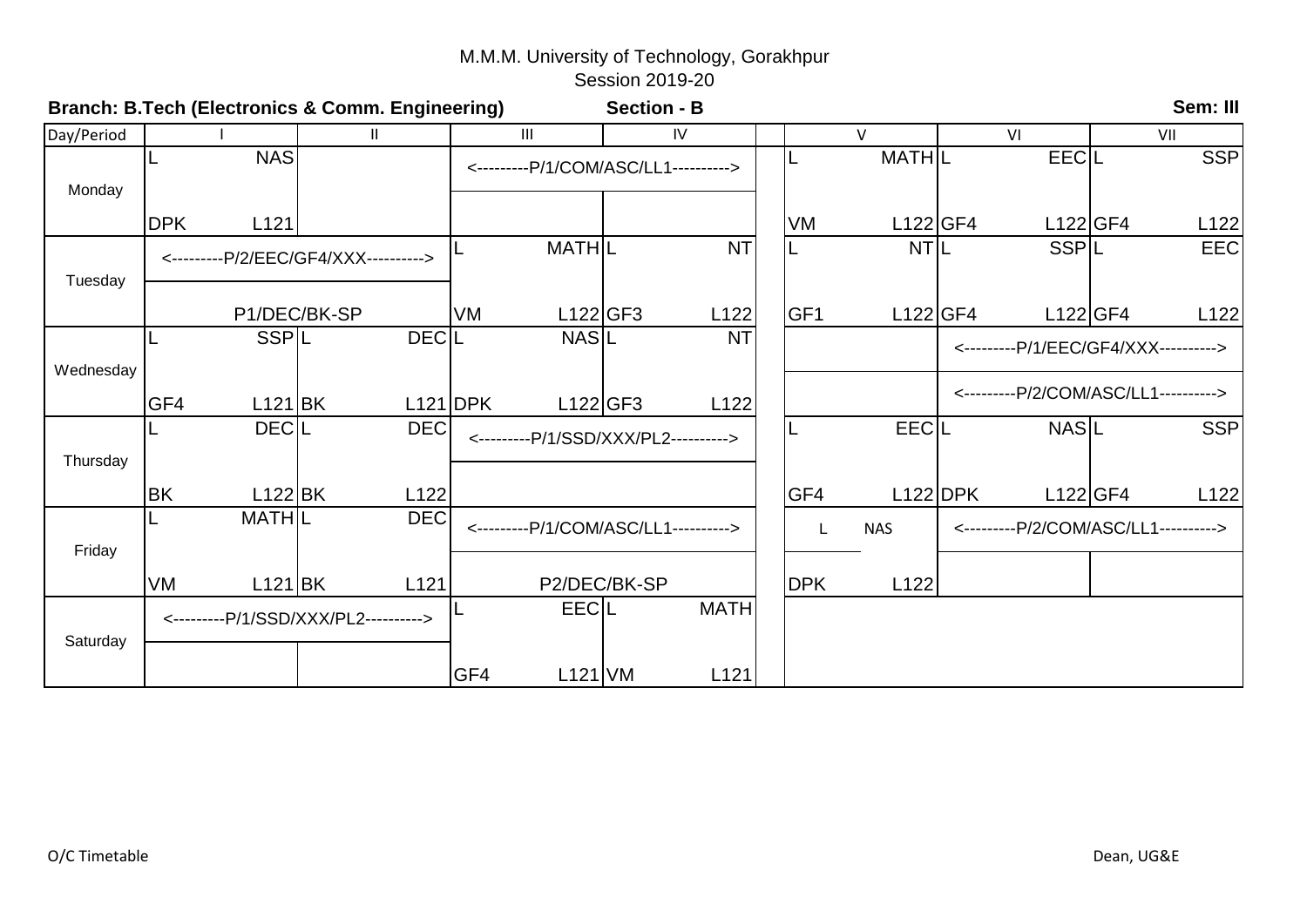|            | Sem: V<br>Branch: B.Tech (Electronics & Comm. Engineering)<br>Section - A |             |            |                  |                                            |             |                |                  |  |                           |             |            |                    |               |                    |  |
|------------|---------------------------------------------------------------------------|-------------|------------|------------------|--------------------------------------------|-------------|----------------|------------------|--|---------------------------|-------------|------------|--------------------|---------------|--------------------|--|
| Day/Period | $1(9.30-10.20 am)$<br>$II(10.25-11.15 am)$                                |             |            |                  | III (11.20-12.10 pm)   IV (12.15-01.05 pm) |             |                |                  |  | $V(2.30-3.20 \text{ pm})$ |             |            | $VI(3.20-4.10 pm)$ |               | VII (4.10-5.00 pm) |  |
|            |                                                                           | CS L        |            | <b>AICL</b>      |                                            | <b>POCL</b> |                | <b>IEM</b>       |  |                           | <b>EMI</b>  |            |                    | P2/AIC/SV-SS  |                    |  |
| Monday     |                                                                           |             |            |                  |                                            |             |                |                  |  |                           |             |            |                    |               |                    |  |
|            | <b>SAS</b>                                                                | $L122$ SV   |            | $L122$ DK        |                                            |             | $L122$ ECOA    | L <sub>122</sub> |  | <b>BPP</b>                | L217        |            |                    | P1/CS/SAS     |                    |  |
|            |                                                                           | <b>EMIL</b> |            | AIC <sub>L</sub> |                                            | <b>POCL</b> |                | <b>OR</b>        |  |                           |             |            |                    | P1/POC/DK-GPM |                    |  |
| Tuesday    |                                                                           |             |            |                  |                                            |             |                |                  |  |                           |             |            |                    |               |                    |  |
|            | <b>BPP</b>                                                                | $L122$ SV   |            | $L122$ DK        |                                            |             | $217$ GFA      | L217             |  |                           |             |            |                    |               |                    |  |
|            |                                                                           | <b>EMIL</b> |            | <b>AIC</b>       |                                            |             | P2/POC/DK-GPM  |                  |  | IL                        | <b>IEML</b> |            | POCL               |               | <b>OR</b>          |  |
| Wednesday  |                                                                           |             |            |                  |                                            |             |                |                  |  |                           |             |            |                    |               |                    |  |
|            | <b>BPP</b>                                                                | $L122$ SV   |            | L122             |                                            |             |                |                  |  | <b>ECOA</b>               | $L122$ DK   |            | $L122$ GFA         |               | L122               |  |
|            |                                                                           | <b>AICL</b> |            | <b>CS</b>        |                                            |             | P2/CS/SAS      |                  |  |                           |             |            | ORL                |               | <b>IEM</b>         |  |
| Thursday   |                                                                           |             |            |                  |                                            |             |                |                  |  |                           |             |            |                    |               |                    |  |
|            | <b>SV</b>                                                                 | $L217$ SAS  |            | L217             |                                            |             | P1/EMI/BPP-VKU |                  |  |                           |             | <b>RSA</b> |                    | $L121$ ECOA   | L121               |  |
|            |                                                                           |             |            | <b>EMI</b>       | IL                                         | CS L        |                | POC              |  | IL                        | <b>OR</b>   |            |                    |               |                    |  |
| Friday     |                                                                           |             |            |                  |                                            |             |                |                  |  |                           |             |            |                    |               |                    |  |
|            |                                                                           |             | <b>BPP</b> | 122              | <b>SAS</b>                                 | L122 DK     |                | L122             |  | <b>GFA</b>                | L217        |            |                    |               |                    |  |
|            |                                                                           |             |            | <b>CS</b>        |                                            |             | P2/EMI/BPP-VKU |                  |  |                           |             |            |                    |               |                    |  |
| Saturday   |                                                                           |             | <b>SAS</b> | L122             |                                            |             | P1/AIC/SV-SS   |                  |  |                           |             |            |                    |               |                    |  |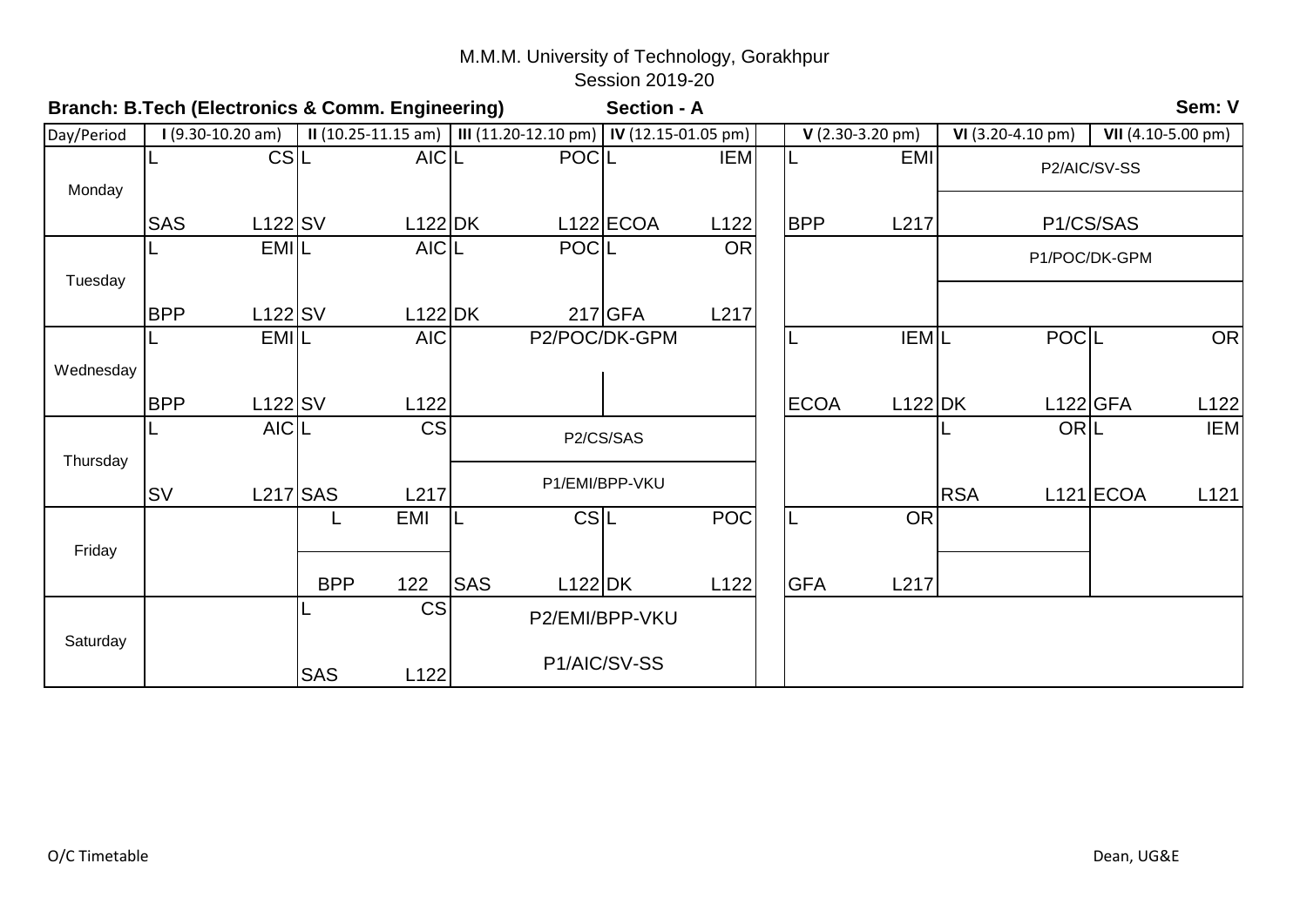|            | Sem: V<br>Branch: B.Tech (Electronics & Comm. Engineering)<br><b>Section - B</b> |             |            |                      |           |                                            |             |            |  |             |                           |                    |                    |  |
|------------|----------------------------------------------------------------------------------|-------------|------------|----------------------|-----------|--------------------------------------------|-------------|------------|--|-------------|---------------------------|--------------------|--------------------|--|
| Day/Period | $1(9.30-10.20 am)$                                                               |             |            | $II(10.25-11.15 am)$ |           | III (11.20-12.10 pm)   IV (12.15-01.05 pm) |             |            |  |             | $V(2.30-3.20 \text{ pm})$ | $VI(3.20-4.10 pm)$ | VII (4.10-5.00 pm) |  |
|            |                                                                                  | <b>EMIL</b> |            | AIC <sub>L</sub>     |           | <b>POCIL</b>                               |             | OR         |  |             | <b>CS</b>                 |                    | P1/POC/GD-GPM      |  |
| Monday     | <b>VKM</b>                                                                       | $L217$ RTK  |            | $L217$ GD            |           | $L217$ GFB                                 |             | L217       |  | <b>PR</b>   | L217                      |                    | P2/EMI/VKM         |  |
|            |                                                                                  | <b>EMIL</b> |            | <b>AIC</b>           |           |                                            | P1/CS/PR    |            |  | L           | <b>OR</b>                 |                    |                    |  |
| Tuesday    |                                                                                  |             |            |                      |           |                                            |             |            |  |             |                           |                    |                    |  |
|            | <b>VKM</b>                                                                       | $L217$ RTK  |            | L217                 |           |                                            |             |            |  | <b>GFB</b>  |                           |                    |                    |  |
|            |                                                                                  |             |            | <b>EMIL</b>          |           | <b>OR</b>                                  |             | <b>CS</b>  |  | L           | <b>AIC</b>                |                    | P2/AIC/RTK         |  |
| Wednesday  |                                                                                  |             |            |                      |           |                                            | <b>PR</b>   | L217       |  |             |                           |                    |                    |  |
|            |                                                                                  |             | <b>VKM</b> | $L217$ GFB           |           | 217                                        |             |            |  | <b>RTK</b>  | L217                      |                    |                    |  |
|            |                                                                                  | P2/CS/PR    |            |                      |           | <b>POC</b>                                 | L.          | <b>CS</b>  |  | L           | <b>IEM</b>                |                    | P2/POC/GD-GPM      |  |
| Thursday   |                                                                                  |             | P1/AIC/RTK |                      | GD        | L217                                       | <b>PR</b>   | L217       |  | <b>ECOA</b> |                           |                    |                    |  |
|            |                                                                                  | EMIL        |            | AIC <sub>L</sub>     |           | POCIL                                      |             | <b>IEM</b> |  |             | P1/EMI/VKM                |                    |                    |  |
| Friday     |                                                                                  |             |            |                      |           |                                            |             |            |  |             |                           |                    |                    |  |
|            | <b>VKM</b>                                                                       | $L217$ RTK  |            | $L217$ GD            |           |                                            | $L121$ ECOA | L121       |  |             |                           |                    |                    |  |
|            |                                                                                  | <b>IEML</b> |            | <b>OR</b>            |           | <b>CS</b>                                  |             | POC        |  |             |                           |                    |                    |  |
| Saturday   |                                                                                  |             |            |                      | <b>PR</b> | L217                                       |             |            |  |             |                           |                    |                    |  |
|            | <b>ECOA</b>                                                                      |             | $217$ RSA  | 217                  |           |                                            | GD          | L121       |  |             |                           |                    |                    |  |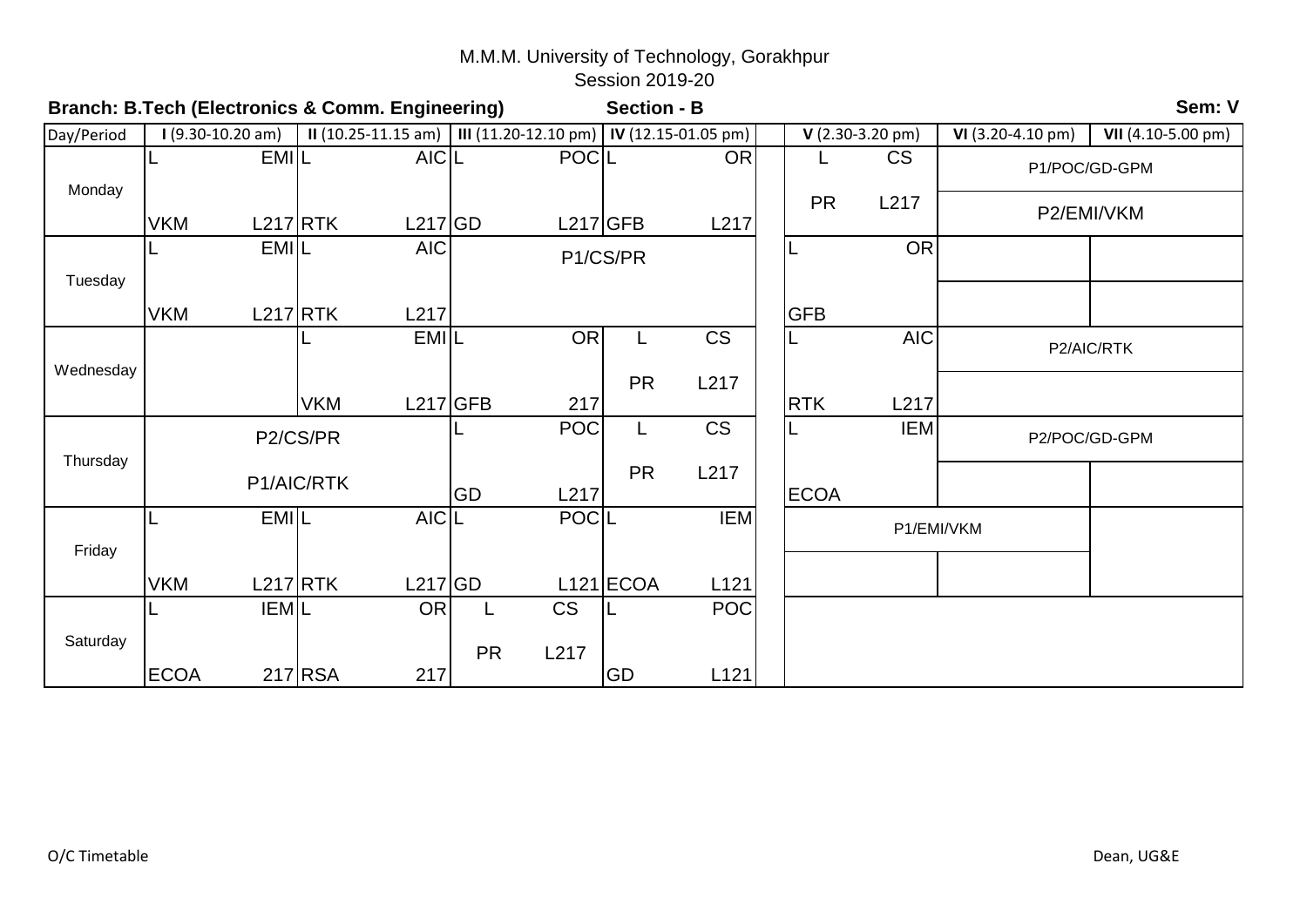| Branch: B.Tech (Electronics & Comm. Engineering) |            |                    |                      |                  |                                            |            | Sem: VII<br><b>Section - A</b> |              |    |             |                           |  |                    |                    |  |  |
|--------------------------------------------------|------------|--------------------|----------------------|------------------|--------------------------------------------|------------|--------------------------------|--------------|----|-------------|---------------------------|--|--------------------|--------------------|--|--|
| Day/Period                                       |            | $1(9.30-10.20 am)$ | $II(10.25-11.15 am)$ |                  | III (11.20-12.10 pm)   IV (12.15-01.05 pm) |            |                                |              |    |             | $V(2.30-3.20 \text{ pm})$ |  | $VI(3.20-4.10 pm)$ | VII (4.10-5.00 pm) |  |  |
| Monday                                           |            |                    |                      |                  |                                            |            |                                |              |    | $\lfloor$   | <b>DSPL</b>               |  | <b>ITC</b>         |                    |  |  |
|                                                  |            |                    |                      |                  |                                            |            |                                |              |    | <b>RM</b>   | $EC112$ SKS               |  | EC112              |                    |  |  |
|                                                  |            | DSPL               |                      | <b>ITCL</b>      |                                            | <b>OEL</b> |                                | <b>VLSI</b>  |    |             |                           |  |                    |                    |  |  |
| Tuesday                                          |            |                    |                      |                  |                                            |            |                                |              |    |             |                           |  |                    |                    |  |  |
|                                                  | <b>RM</b>  | $EC112$ SKS        |                      | EC112 PL         | $EC112$ RKC                                |            |                                | EC112        |    |             |                           |  |                    |                    |  |  |
|                                                  |            |                    | P1/VLSI/RKC-NKY      |                  |                                            |            |                                |              | IL | <b>VLSI</b> |                           |  |                    |                    |  |  |
| Wednesday                                        |            |                    |                      |                  |                                            |            |                                |              |    |             |                           |  |                    |                    |  |  |
|                                                  |            |                    |                      |                  |                                            |            |                                |              |    | <b>RKC</b>  | EC112                     |  |                    |                    |  |  |
|                                                  |            | TC L               |                      | <b>DSPL</b>      |                                            | <b>OEL</b> |                                | <b>VLSI</b>  |    | L           | <b>OE</b>                 |  |                    |                    |  |  |
| Thursday                                         |            |                    |                      |                  |                                            |            |                                |              |    |             |                           |  |                    |                    |  |  |
|                                                  | <b>SKS</b> | EC112 RM           |                      | <b>EC112 PL</b>  | EC112 RKC                                  |            |                                | EC112        |    | <b>PL</b>   | EC112                     |  |                    |                    |  |  |
|                                                  |            |                    |                      |                  |                                            |            | P2/VLSI/RKC-NKY                |              |    |             |                           |  |                    |                    |  |  |
| Friday                                           |            |                    |                      |                  |                                            |            |                                |              |    |             |                           |  |                    |                    |  |  |
|                                                  |            | <b>DSPL</b>        |                      | ITC <sub>L</sub> |                                            | <b>OEL</b> |                                | <b>VLSI</b>  |    |             |                           |  |                    |                    |  |  |
| Saturday                                         |            |                    |                      |                  |                                            |            |                                |              |    |             |                           |  |                    |                    |  |  |
|                                                  | <b>RM</b>  | <b>EC112 SKS</b>   |                      | EC112 PL         | $EC112$ RKC                                |            |                                | <b>EC112</b> |    |             |                           |  |                    |                    |  |  |